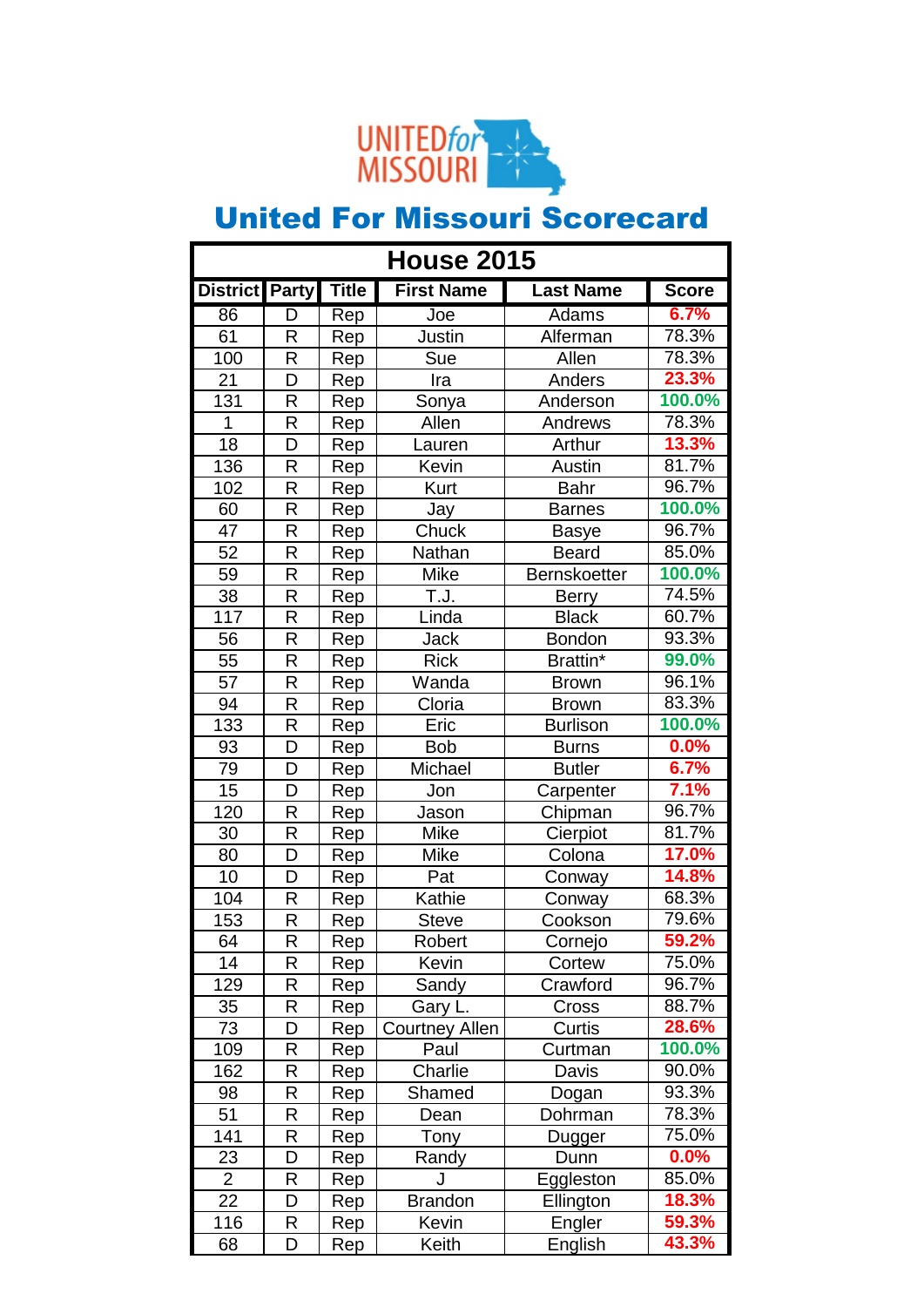| <b>House 2015</b> |   |              |                   |                    |              |
|-------------------|---|--------------|-------------------|--------------------|--------------|
| District Party    |   | <b>Title</b> | <b>First Name</b> | <b>Last Name</b>   | <b>Score</b> |
| 128               | R | Rep          | Sue               | Entlicher          | 78.3%        |
| 158               | R | Rep          | <b>Scott</b>      | <b>Fitzpatrick</b> | 96.7%        |
| 49                | R | Rep          | <b>Travis</b>     | Fitzwater          | 83.9%        |
| 144               | R | Rep          | Paul              | Fitzwater          | 63.3%        |
| 163               | R | Rep          | Tom               | Flanigan           | 76.8%        |
| 137               | R | Rep          | Lyndall           | Fraker             | 76.8%        |
| 123               | R | Rep          | Diane             | Franklin           | 78.3%        |
| 121               | R | Rep          | Keith             | Frederick          | 96.7%        |
| 115               | R | Rep          | Elaine            | Gannon             | 52.7%        |
| 77                | D | Rep          | Kimberly          | Gardner            | 8.9%         |
| 101               | R | Rep          | Don               | Gosen              | 75.9%        |
| 67                | D | Rep          | Alan              | Green              | 7.3%         |
| 134               | R | Rep          | Elijah            | Haahr              | 83.9%        |
| 95                | R | Rep          | Marsha            | Haefner            | 75.9%        |
| 40                | R | Rep          | Jim               | Hansen             | 71.7%        |
| 118               | D | Rep          | Ben               | <b>Harris</b>      | 23.3%        |
| 107               | R | Rep          | Ron               | <b>Hicks</b>       | 80.0%        |
| 11                | R | Rep          | Galen             | Higdon             | 59.3%        |
| 108               | R | Rep          | Justin            | Hill*              | 99.0%        |
| 119               | R | Rep          | Dave              | Hinson             | 66.0%        |
| 54                | R | Rep          | Denny             | <b>Hoskins</b>     | 78.3%        |
| 135               | R | Rep          | Lincoln           | Hough              | 75.9%        |
| 43                | R | Rep          | Jay               | Houghton           | 78.3%        |
| 78                | D | Rep          | Penny             | Hubbard            | 10.5%        |
| 151               | R | Rep          | Tila              | Hubrecht           | 85.0%        |
| 81                | D | Rep          | Jacob             | Hummel             | 7.4%         |
| 62                | R | Rep          | Tom               | <b>Hurst</b>       | 96.7%        |
| 9                 | R | Rep          | <b>Delus</b>      | Johnson            | 100.0%       |
| 50                | R | Rep          | Caleb             | Jones              | 85.0%        |
| 156               | R | Rep          | Jeffery           | Justus             | 78.3%        |
| 145               | R | Rep          | <b>Shelley</b>    | Keeney             | 83.6%        |
| 127               | R | Rep          | Mike              | Kelley             | 78.3%        |
| 45                | D | Rep          | Kip               | Kendrick           | 13.3%        |
| 20                | R | Rep          | <b>Bill</b>       | Kidd               | 68.3%        |
| 17                | R | Rep          | <b>Nick</b>       | King               | 63.3%        |
| 91                | D | Rep          | Jeanne            | Kirkton            | 13.3%        |
| 99                | R | Rep          | Andrew            | Koenig             | 100.0%       |
| 53                | R | Rep          | Glen              | Kolkmeyer          | 78.3%        |
| 42                | R | Rep          | <b>Bart</b>       | Korman             | 70.0%        |
| 82                | D | Rep          | Michele           | Kratky             | 0.0%         |
| 25                | D | Rep          | Jeremy            | LaFaver            | 13.3%        |
| $\overline{7}$    | R | Rep          | Mike              | Lair               | 78.3%        |
| 159               | R | Rep          | <b>Bill</b>       | Lant               | 78.3%        |
| 32                | R | Rep          | Jeanie            | Lauer              | 64.2%        |
| 90                | D | Rep          | Deb               | Lavender           | 6.7%         |
| 96                | R | Rep          | Mike              | Leara              | 88.3%        |
| 146               | R | Rep          | Donna             | Lichtenegger       | 76.8%        |
| 125               | R | Rep          | Warren            | Love               | 77.6%        |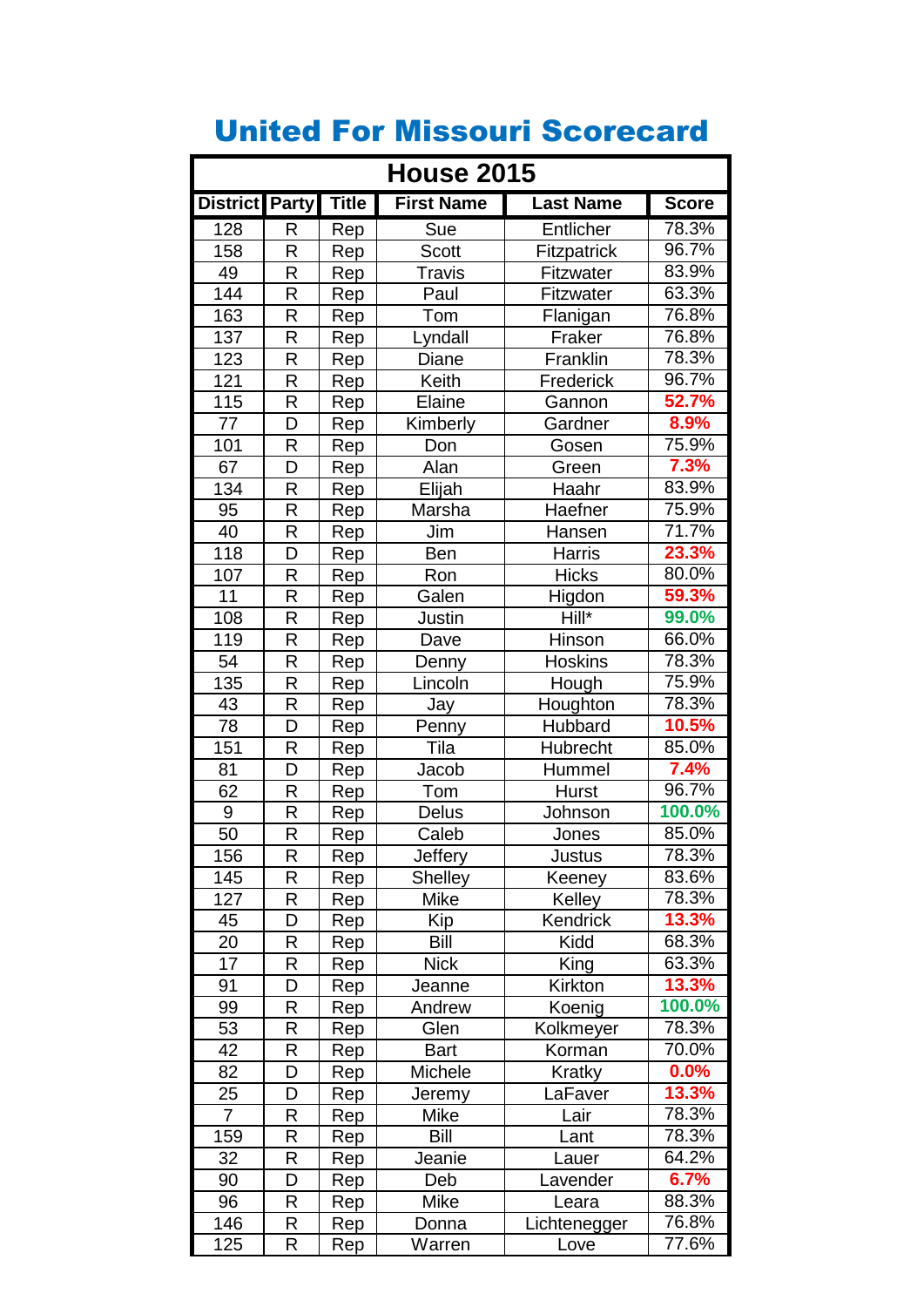| <b>House 2015</b> |   |              |                   |                  |              |
|-------------------|---|--------------|-------------------|------------------|--------------|
| District Party    |   | <b>Title</b> | <b>First Name</b> | <b>Last Name</b> | <b>Score</b> |
| 122               | R | Rep          | <b>Steve</b>      | Lynch            | 78.3%        |
| 13                | R | Rep          | <b>Nick</b>       | Marshall         | 61.7%        |
| 110               | R | Rep          | <b>Kirk</b>       | Mathews*         | 99.0%        |
| 84                | D | Rep          | Karla             | May              | 18.3%        |
| 97                | R | Rep          | John              | <b>McCaherty</b> | 71.4%        |
| 26                | D | Rep          | Gail              | McCann Beatty    | 6.7%         |
| 88                | D | Rep          | Tracy             | <b>McCreery</b>  | 7.1%         |
| 150               | R | Rep          | Andrew            | McDaniel         | 76.8%        |
| 28                | D | Rep          | Tom               | McDonald         | 7.4%         |
| $\overline{39}$   | R | Rep          | Joe Don           | McGaugh          | 78.3%        |
| 36                | D | Rep          | Kevin             | McManus          | 8.5%         |
| 69                | D | Rep          | Margo             | <b>McNeil</b>    | 6.7%         |
| $\overline{71}$   | D | Rep          | Sue               | Meredith         | 13.3%        |
| 130               | R | Rep          | Jeffrey           | Messenger        | 71.7%        |
| 124               | R | Rep          | Rocky             | <b>Miller</b>    | 71.7%        |
| 27                | D | Rep          | <b>Bonnaye</b>    | <b>Mims</b>      | 6.7%         |
| 83                | D | Rep          | Gina              | Mitten           | 6.7%         |
| 92                | D | Rep          | Genise            | Montecillo       | 7.1%         |
| 157               | R | Rep          | Mike              | Moon             | 76.7%        |
| 24                | D | Rep          | Judy              | Morgan           | 0.0%         |
| 140               | R | Rep          | Lynn              | <b>Morris</b>    | 75.0%        |
| 48                | R | Rep          | Dave              | Muntzel          | 71.7%        |
| $\bf 8$           | R | Rep          | Jim               | <b>Neely</b>     | 51.9%        |
| 87                | D | Rep          | <b>Stacey</b>     | Newman           | 22.0%        |
| 72                | D | Rep          | Mary              | <b>Nichols</b>   | 6.7%         |
| 132               | D | Rep          | Charlie           | Norr             | 0.0%         |
| 70                | D | Rep          | <b>Bill</b>       | Otto             | 6.7%         |
| $\overline{74}$   | D | Rep          | Sharon            | Pace             | 6.7%         |
| 105               | R | Rep          | Mark              | Parkinson        | 93.3%        |
| 76                | D | Rep          | Joshua            | Peters           | 14.8%        |
| 33                | R | Rep          | Donna             | Pfautsch         | 71.7%        |
| 138               | R | Rep          | Don               | <b>Phillips</b>  | 71.7%        |
| 66                | D | Rep          | Tommie            | Pierson          | 13.3%        |
| 41                | R | Rep          | Randy             | Pietzman         | 78.3%        |
| 126               | R | Rep          | Patricia          | Pike             | 71.7%        |
| 143               | R | Rep          | Jeff              | Pogue            | 76.7%        |
| 4                 | R | Rep          | Craig             | Redmon           | 77.6%        |
| 148               | R | Rep          | Holly             | Rehder           | 76.8%        |
| 160               | R | Rep          | <b>Bill</b>       | Reiboldt         | 88.7%        |
| 6                 | R | Rep          | Tim               | Remole           | 85.0%        |
| 154               | R | Rep          | Shawn             | Rhoads           | 71.7%        |
| 152               | R | Rep          | Todd              | Richardson       | 81.7%        |
| 19                | D | Rep          | John              | <b>Rizzo</b>     | 6.7%         |
| 111               | R | Rep          | Shane             | Roden            | 73.3%        |
| 34                | R | Rep          | Rebecca           | Roeber           | 80.0%        |
| 149               | R | Rep          | Don               | Rone             | 87.5%        |
| 142               | R | Rep          | Robert            | Ross*            | 99.0%        |
| 44                | R | Rep          | Caleb             | Rowden           | 78.3%        |